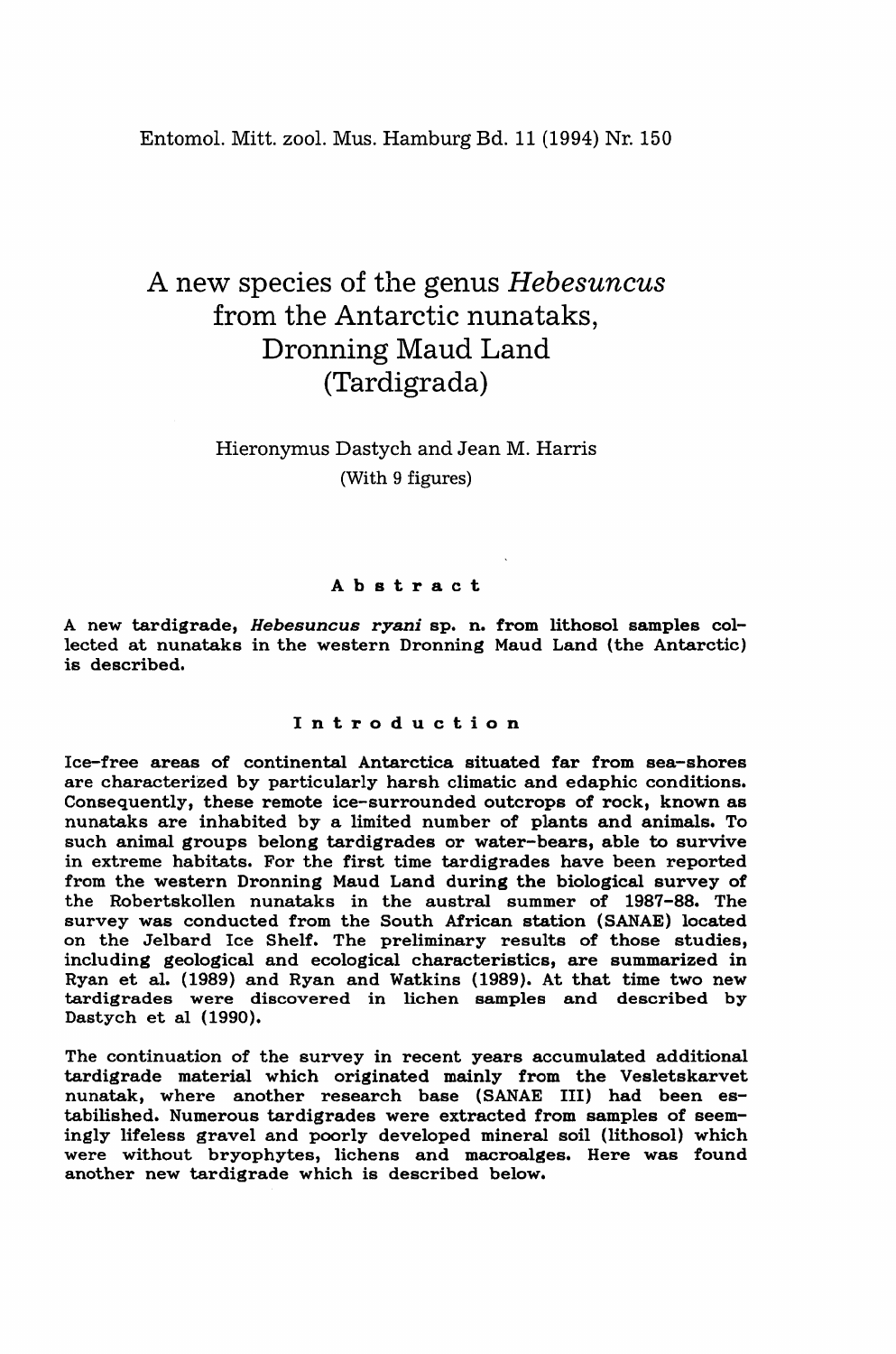The measurements given are those of the holotype, unless otherwise indicated. All were taken from specimens mounted in Faure's medium.

Description of the species

*Hebesuncus ryani* sp. n. *Hypsibius oberhaeuseri* (Doyere): Ryan et al., 1989 (Figs 1-6)

HOLOTYPE (Figs 1, 2): sex undet., 160 pm long, December 1992, coll. J. M. Harris; deposited in the Zoologisches Museum Hamburg (ZMH, Reg. No. A39/94).

TYPE LOCALITY: The Antarctic, western Dronning Maud Land, northern Ahlmannryggen. The nunatak Vesletskarvet in the Robertskollen group of nunataks  $(71^{\circ}$  28' S + 30 $^{\circ}$  15' W), about 850 m a.s.l. Soil and gravel sample from diorite bed-rock, December 1992, colI. J. Harris.

PARATYPES: 40 individuals and 6 eggs, data as for holotype; 16 individuals and 2 eggs, data as above, but collected between 5-20 January 1992 by D. Balfour and W. Steele. Other locality: the nunatak Snokjerringa (Robertskollen nunataks): soil and gravel samples, December 1992, colI. J. M. Harris: 19 individuals.

In total 75 paratypic animals and 8 eggs (Reg. No. A40/94). Three paratypes mounted on two slides (two individuals, egg) are deposited in the Dipartimento di Biologia Animale, Universita di Catania, Italy: the Pilato's collection). The remaining paratypes in ZMH.

DIAGNOSIS: A small *Hebesuncus* with two short macroplacoids and moderately long primary branches of the external claws. Eggs laid freely, the egg processes spine-like and mostly with bubble-like structures at their bases.

DESCRIPTION: The holotype is 160 pm long (measurement taken off a slightly shrunk specimen); paratypes 134-266 um. Body of most specimens light pink or light violet, other specimens whitish. The body cavity sometimes with small clumps of brown pigment. Cuticle smooth. Eye-dots composed of several dark brown pigment granules (Fig. 1).

Mouth opening anterio-ventral. Mouth cavity small, without internal sculpturing (crests, teeth). Buccal tube thin, long and solid in its anterior and posterior part, but flexible and striated in its middle (Fig. 2). The striated is slightly thinner than solid parts, but poorly marked and seen only in a few specimens. The striated section divides the buccal tube into a mouth- and pharyngeal tube. The mouth tube is without dorso-posterior apophyse (= drop-shaped structure). Stylet supports are short. The posterior solid unit of the pharyngeal tube ends with distinct pharyngeal apophyses.

Pharynx spherical or slightly ovoid  $(24 \times 20 \text{ nm})$ ; in most paratypes its diameter  $18-21$  um. The pharyngeal apophyses 1.4 um long. Macroplacoids are small and grain-like, the first slightly longer  $(2.2 \text{ µm})$  than the second (1.8 pm). First macroplacoid with a tiny incision in its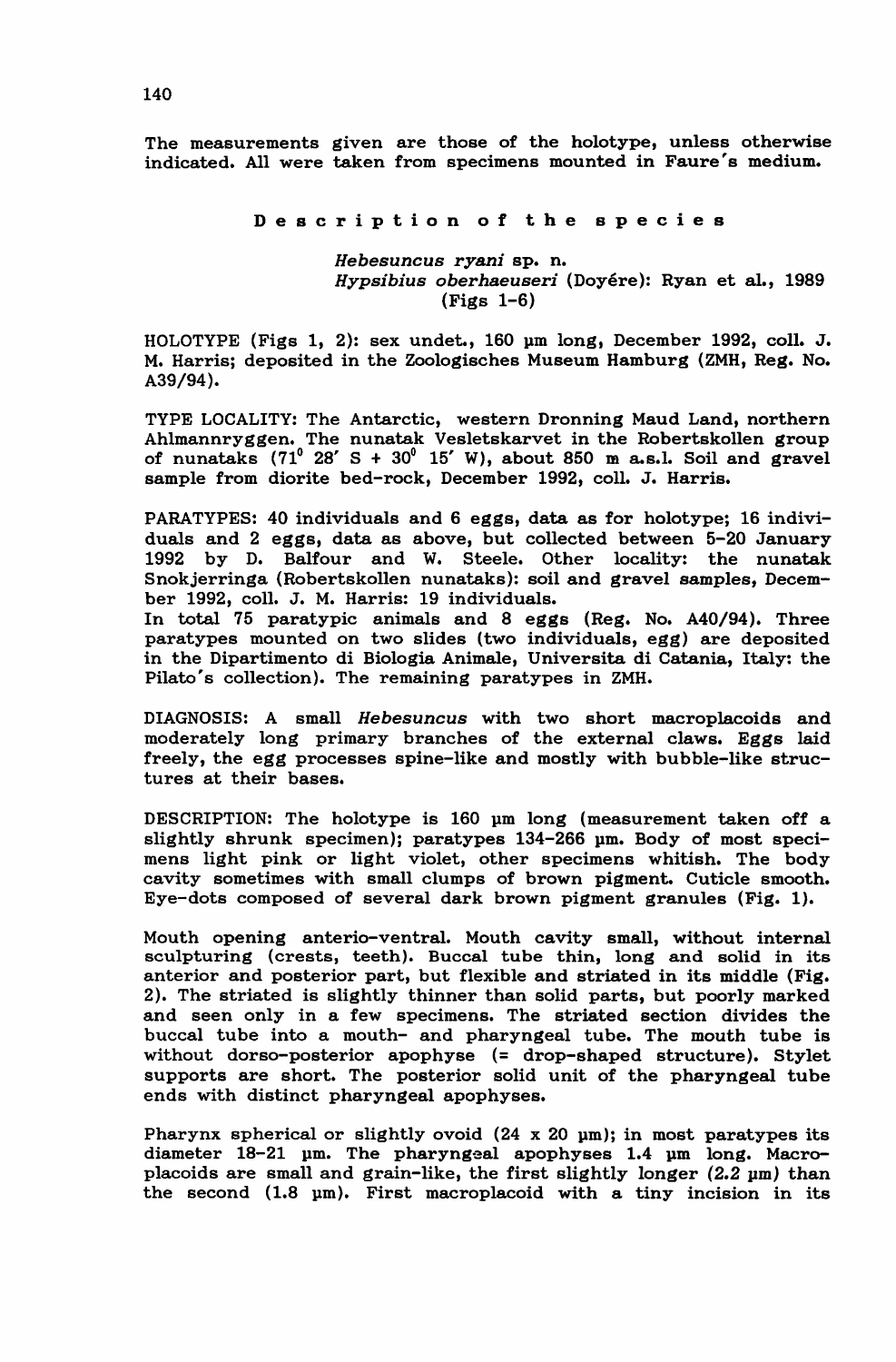

Figs 1-5: Hebesuncus ryani sp. n. : 1- habitus, ventral view; 2- buccal apparatus, ventral view; 3 and 4- processes of egg; 5- claws of the IVth pair of legs; 6- claws of the IIIrd pair of legs (Figs 1 and 2: holotype, 3-6: paratypes).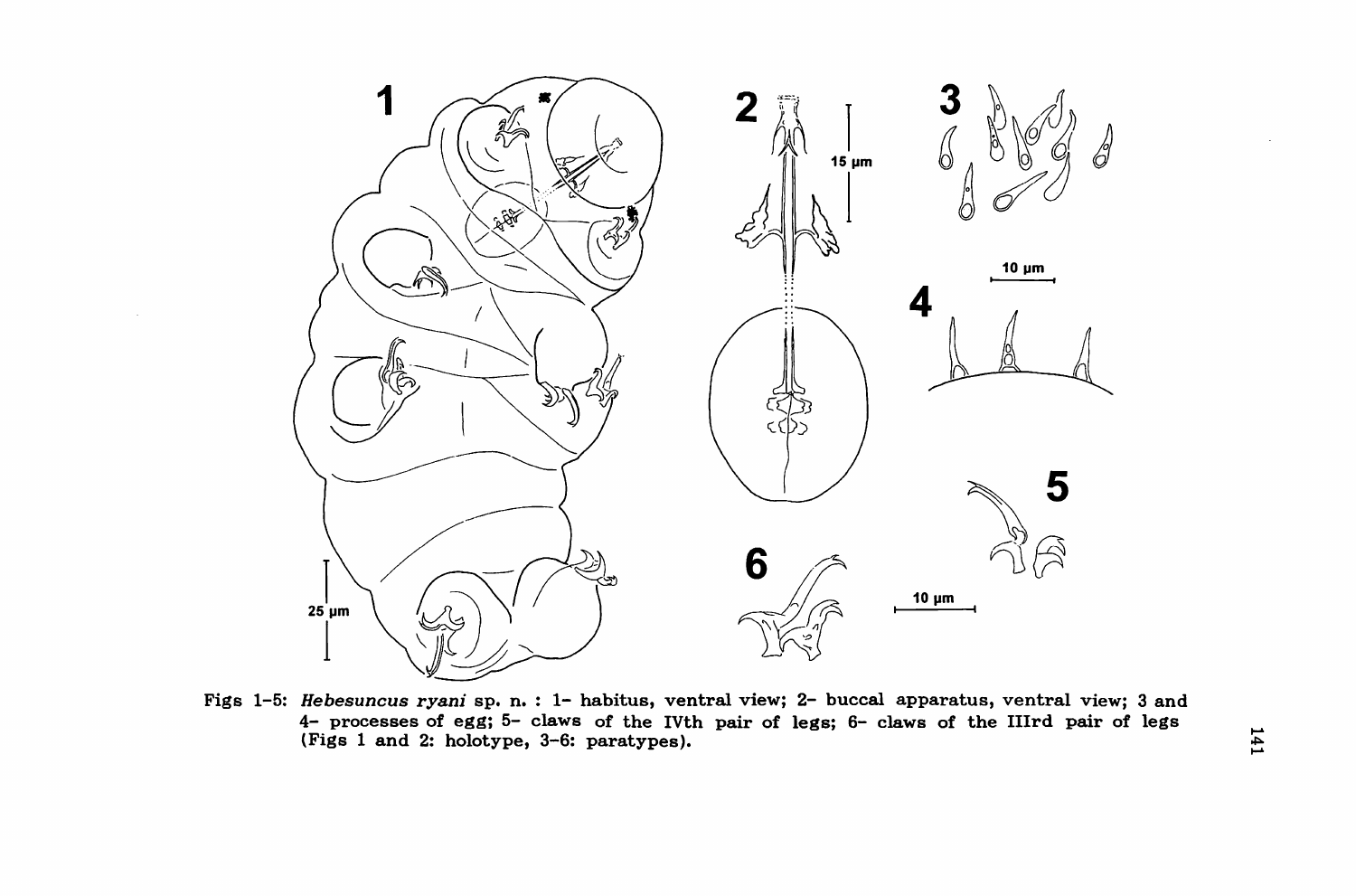middle, the second with a hardly visible incision in its latero-posterior part. Microplacoids are absent. The whole buccal apparatus 51 pm long, the buccal tube itself 32 um. The mouth tube 19 um long; its length from the dorso-anterior apophyse to the stylet supports is  $15 \text{ nm}$  [18-22 pm in the paratypes; the "pt index" (see Pilato, 1981) in the holotype = 79 X; in the paratypes between 67 and 82 Xl. External diameter of the mouth tube 1.2 pm (measured at the stylet supports). Length of pharyngeal tube 13 pm, in its striated unit 0.9 pm wide (external diameter). The "pt index" for the whole buccal tube in the holotype is 47 X.

Claws (Figs 5, 6) are median sized and with distinct accessory spines on primary branches, particularly on internal claws. Cuticular bars between the claws, transverse bars at the bases of claws I-Ill and lunules are absent. All claws with indistinct internal sculpturing. Internal claws stumpy, with wide primary branches, the width due to the presence of thick cuticular section on each primary branch. The sections terminate apically with large accessory spines, especially distinct on the two last pairs of legs. The primary branches of the external claws are relatively wide and moderately long and carry distinct accessory spines. The bases of the branches are poorly sclerotized and flexible and have a different light-refracting index. The external claws on leg IV 18 are um long, their bases and primary branches are 6 and 12 um in length, respectively. Thus, the length ratio between the primary branches and the whole claw is 66 X, in paratypes they are between  $14-23$  um long, giving a ratio between 61 to 72 %. "Pt index" for the IVth external claw in the holotype is 95 %, in the paratypes it ranges between  $76-109$  % (see Table 1).

| Lengths and<br>indices                                                                    | H. conjungens<br>n=5*      | H. schusteri<br>n=10       | H. ryani<br>n=9             |
|-------------------------------------------------------------------------------------------|----------------------------|----------------------------|-----------------------------|
| the mouth tube<br>length (µm)                                                             | $19-23$ , $\bar{x} = 22.2$ | $21-25$ , $\bar{x} = 23.2$ | $18-22$ , $\bar{x} = 18.9$  |
| the claw IVth<br>length $(\mu m)$ **                                                      | $9-10$ , $\bar{x} = 9.5$   | $15-23$ , $\bar{x} = 17.1$ | $14-20$ , $\bar{x} = 17.0$  |
| pt index for the<br>mouth tube (%)                                                        | $69-79$ , $\bar{x} = 71.8$ | $67-76$ , $\bar{x}$ = 72.2 | $67-82$ , $\bar{x} = 75.6$  |
| pt index for the<br>IVth $claw**$ $(%)$                                                   | $38-52$ , $\bar{x} = 42.2$ | $65-91$ , $\bar{x} = 73.2$ | $76-109$ , $\bar{x} = 91.5$ |
| *<br>specimens from the Carpathians (the Tatra and the Rodnei Mts)<br>**<br>external claw |                            |                            |                             |

Table 1. The lengths of some structures and their ratios (min-max,  $\bar{x}$ ) within the genus Hebesuncus.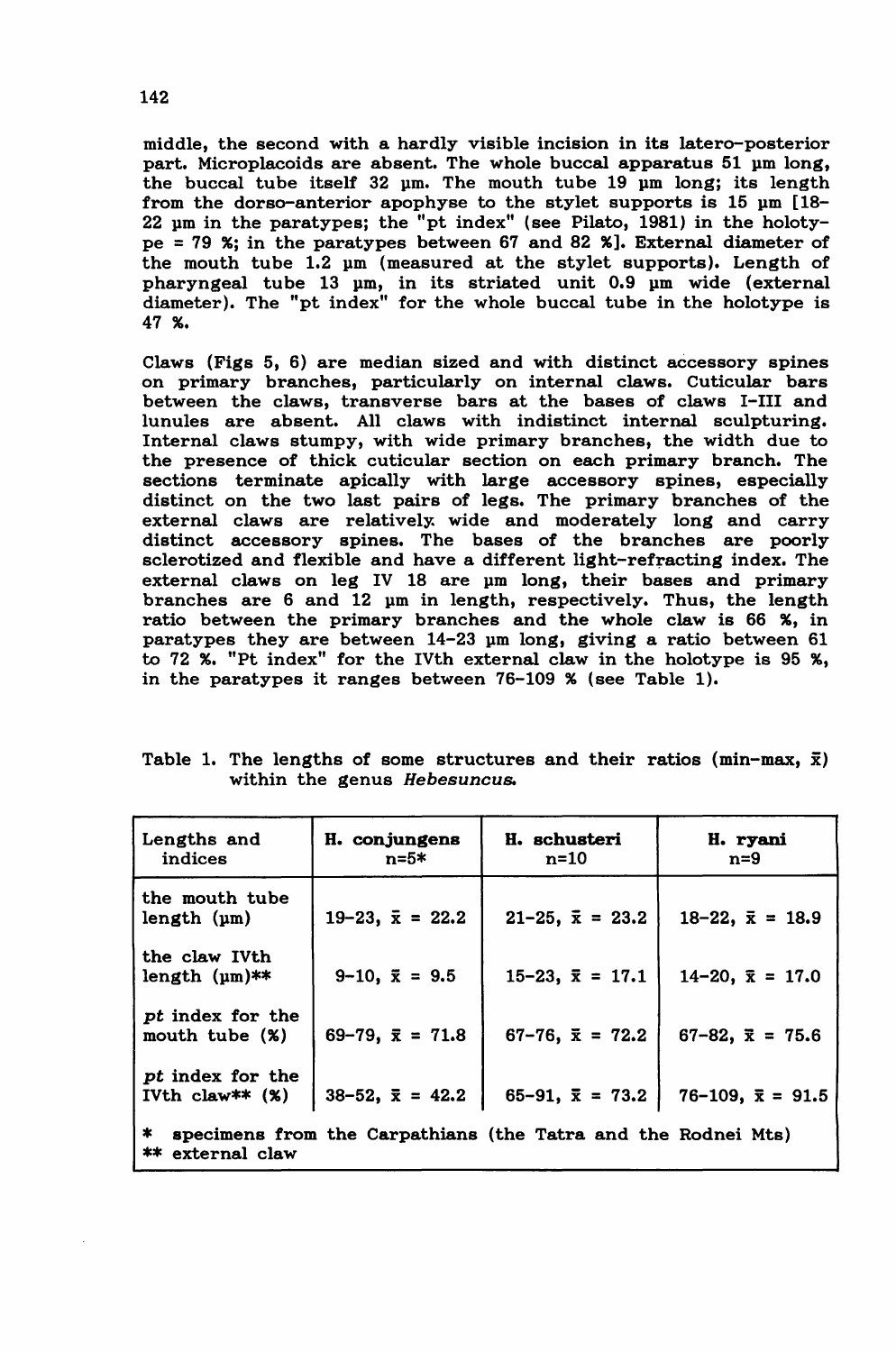The eggs are small, whitish and freely layed. The egg shells are covered with elongated cone-like processes, shaped as more or less blunt spines. The processes are rather irregularly and sparsely spaced over the shell and variable in shape (Figs 3, 4). Most of the processes have a large internal bubble-like structure at their base, due to a poorly sclerotized cuticle. Some of the processes have additionally 1-2 such structures, but smaller in size. Surface of the processes and area between them smooth, however all eggs were more or less covered with detritus or mineral particles. On the egg circumference occur 14-23 processes. The processes are  $6-11$   $\mu$ m long (usually  $8-9$   $\mu$ m), their bases 1.6-3.0 pm in diameter (average about 2 pm). Diameter of eggs 51-60 pm, excluding the processes.

No embrionate eggs were found. The affiliation of the eggs with extracted tardigrades has been confirmed by the method described by Bertolani & Rebecchi (1988). Two eggs removed from the ovary of a mature female of the new species had exactly the same type of processes as these eight eggs without embryos, proving that they belong to the same taxon.

ETYMOLOGY: We dedicate this species to Dr. Peter G. Ryan (the University of Cape Town), who co-organized the first biological survey on nunataks in the Dronning Maud Land, Antarctica.

#### Comments

In the genus *Hebesuncus,* a taxon with unclear suprageneric status within the family Hypsibiidae (see Dastych 1992), two species were known to date, i.e. *H. conjungens* (Thulin, 1911) and *H. schusteri* (Dastych, 1984). The former has been reported from the Arctic and some mountains in the northern and southern hemisphere, H. *schusteri* has been recorded only from the Antarctic (op. cit.).

Individuals of H. *ryani* sp. n. closely resemble those of H. *schusteri* and both taxa are difficult to distinguish if their eggs are not available. The new species differes from *H. schusteri* in its relatively shorter mouth tube and a lower "pt index" for the IVth external claws (Table 1). However, the taxa can be readily separated because of the different shape of their egg processes, i.e. hemispherical in H. *schusteri* and spine-like in H. *ryani* sp. n.

The eggs of the new species and those of H. *conjungens* are so far alike, in that they have similarly shaped and sized processes. Nevertheless, the spine-like processes in H. *ryani* sp. n. are usually provided with internal bubble-like structure at their bases, such structures generally being absent in H. *conjungen&* Individuals of H. *ryani* sp. n. are separable from those of H. *conjungens* by the decidely longer claws (in their absolute lengths), distinctly higher "pt index" for the IVth internal claws and the relatively shorter mouth tube (comp. Table 1). The above differences separate also individuals of H. *Bchusteri* from *H. conjungen&*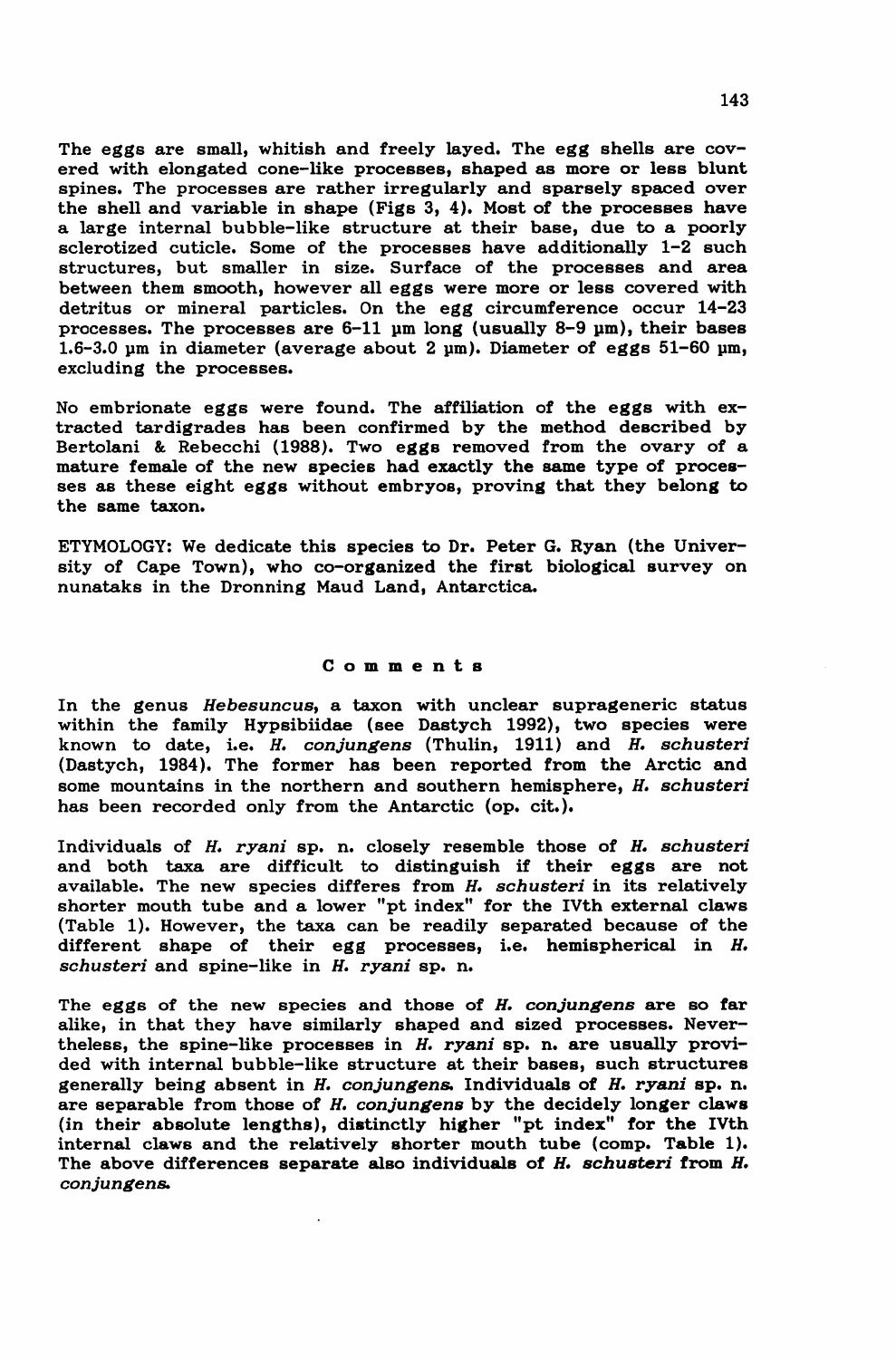The new species has already been reported from the Robertskollen nunataks, but under other name. It was extracted from mosses collected at the nunatak Grunehoga, but misidentified as *Hypsibius oberhaeuseri* (Doyere) (see Ryan et al. 1989).

#### Acknowledgement

We wish to thank W. R. Miller (Mahomet, USA) for the loan of two slides with the new species from the Grunehogna (identified as H. *oberhaeuseri)* from his collection which represent a part of the material on which the preliminary survey of water-bears of the Robertskollen (Ryan et al. 1989) was based.

## Zusammenfassung

Eine neue Bartierchen-Art, *Hebesuncus ryani* sp. n., wird aus den Proben mit Kies und vom primären Boden (Antarktis, Maud Dronning Land, die Nunataken aus der Robertskollen - Gruppe) beschrieben. Charakteristisch für die neue Art sind (1) die relativ langen Hauptäste der äußeren Krallen und (2) die dornförmigen Fortsätze auf der Eihülle.

## References

- Bertolani, R., Rebecchi L., 1988: The tardigrades of Emilia (Italy). I. Rossena. - BoIl. Zool., 55: 367-371. Napoli.
- Dastych, H., 1992: *Paradiphascon manningi* gen. n. sp. n., a new water-bear from South Africa, with the errecting of a new subfamily Diphasconinae (Tardigrada). - Mitt. hamb. zool. Mus. Inst., 89: 125-139. Hamburg.
- Dastych, H., Ryan, P. G. and Watkins, B. P., 1990: Notes on Tardigrada from western Dronning Maud Land (Antarctica) with a description of two new species. - Entomol. Mitt. zool. Mus. Hamburg, 10(139-140): 57-66. Hamburg.
- Ryan, P. G., Watkins, B. P., Lewis Smith, R. I., Dastych, H., Eicker, A., Foissner, W., Heatwole, H., Miller, W. R. and Thompson, G., 1989: Biological survey of Robertskollen, western Dronning Maud Land: area description and preliminary species list. - S. Afr. J. Antarc. Res., 19(1): 10-20. Pretoria.
- Ryan, P. G., Watkins B. P., 1989: The influence of physical factors and ornithogenic products on plant and arthropod abbundance at an inland nunatak group in Antarctica. - Polar BioI., 10: 151-160. Berlin.
- Pilato, G., 1981: Analisi nuovi characteri nello studio degli eutardigradi. - Animalia, 8(1/3): 51-57. Catania.